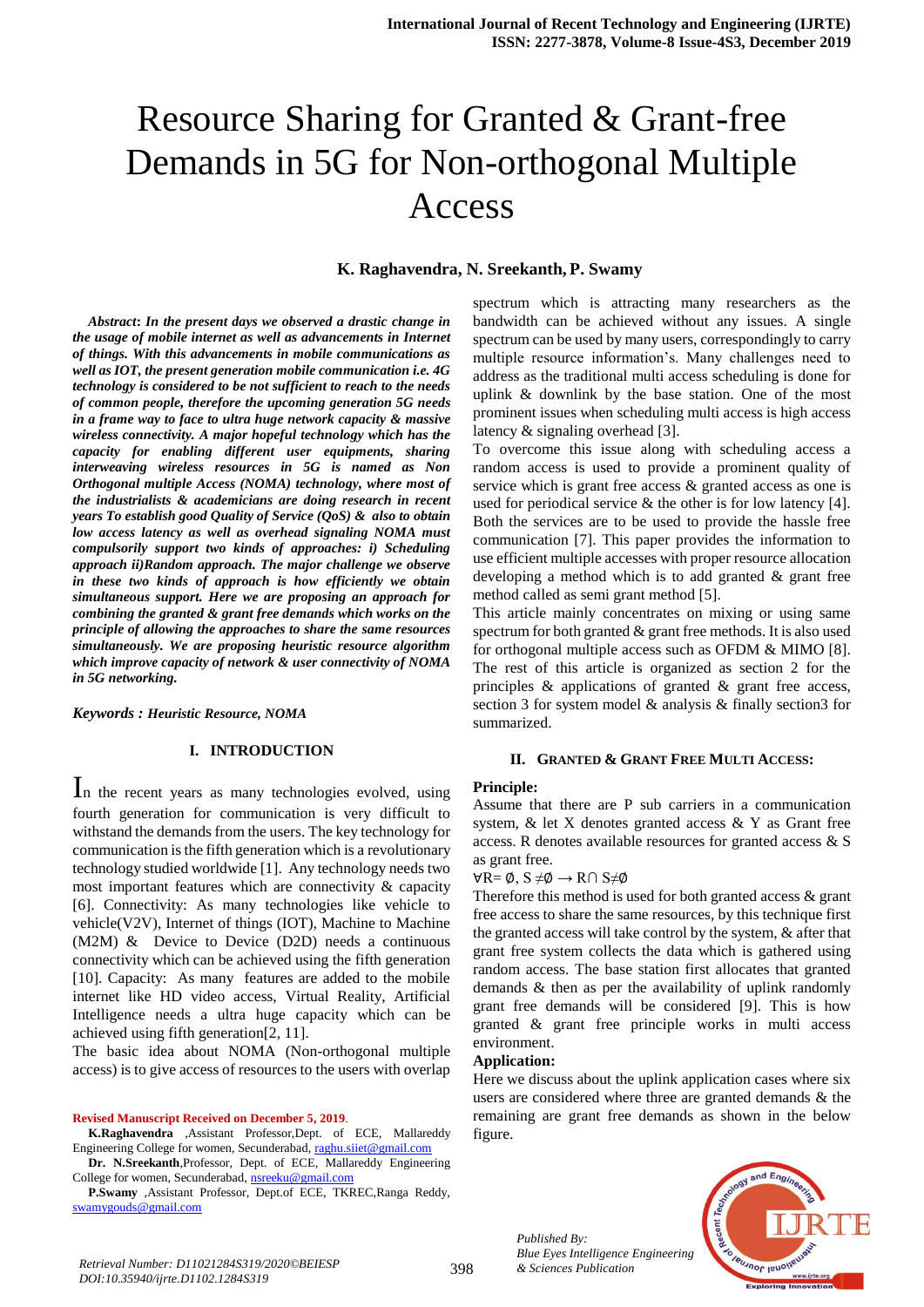## **Resource Sharing for Granted & Grant-free Demands in 5G for Non-orthogonal Multiple Access**



In this the base station allocates several columns for granted & grant free demands where the channel is multi dimensional. The below diagram provides the information regarding the Time & frequency resources sharing for both granted & grant free methods.



The base station splits the users using the non binary codes which are complex for granted access & random for grant free access.

## **III. SYSTEM MODEL & ANALYSIS**

#### **System model**

Every cell which is granted are located at geometric centre in the base station & grant free are available at randomly distributed in a cell as shown in the below figure.



Let U & V represent granted & grant free demands which are represented as U=[U1,U2,.......U<sub>N</sub>] & V = [V1,V2,.....V<sub>N</sub>], the scheduling is done using both random access & fixed scheduling using heuristic resource algorithm. This algorithm provides the information regarding the channel availability & spectrum availability when the resources are to be shared.

## **IV. ANALYSIS**

The analysis is done for both granted  $\&$  grant free demands separately, in granted demands the base station has the complete knowledge about mapping for the cells along with the resource sharing. The signal interference & noise ratio is calculated, in grant free demands the base station will not have any idea about the resource sharing, by this way the calculation for the noise ratio will be difficult. The SNR will be assumed in the case of grant free demands.  $C' = C<sup>G</sup>+C<sup>-GF</sup>$ 

G represents granted & GF represent grant free demands. The capacity can be increased using the below formula

$$
C^{\scriptscriptstyle{\bullet}} = C^G + C^{\scriptscriptstyle{\bullet}} G^F
$$

=

$$
\sum_{i=1}^{n-g} \sum_{j=1}^{j} T_{i,j} CGi, j + pN - gf \left(1 - \frac{1}{j} - n - g\right) p(N - GE - 1), \int \log_2(1 + x), f(x), dx
$$

#### **V. WORKING PRINCIPLE OF HEURISTIC ALGORITHM**

A Heuristic function takes a look at search algorithms. At each branching step, it assesses the available data & takes a decision on which branch to follow. It does so by ranking substitutes. The Heuristic is any device that is often effective but will not guarantee work in every case.

## **Algorithm**:

- $\mathbf 1$  $i=1, j=1$  $\overline{2}$
- r=zeros i×j, z=zeros l×N<sup>G</sup>  $W = 2eV \circ \frac{1}{2}$   $\frac{1}{2}$   $\frac{1}{2}$   $\frac{1}{2}$   $\frac{1}{2}$   $\frac{1}{2}$   $\frac{1}{2}$   $\frac{1}{2}$   $\frac{1}{2}$   $\frac{1}{2}$   $\frac{1}{2}$ 3.
- $\overline{4}$ Descending U according to the required traffic volume and record the original index
- in z after sorting 5.
- 5 for all  $i=1,2,...,N^{G}$  do 6.
- 6. W= $w_i$ , where  $w_i$  is the  $i<sup>th</sup>$  row vector of SINR matrix w
- 7. Descending w and record the original index in v after sorting
- $\mathbf{R}$ For j=1,2,....J do
- If  $r_{vj} = 0$  then 9 10. Go to line 8
- 11. Else
- 12.  $r_{\text{V}} = i$
- 13. end if
- 14. end for
- 15. end for
- 16. output r and allocate the resources

According to the algorithm the bit error rate is provided as follows





*Retrieval Number: D11021284S319/2020©BEIESP DOI:10.35940/ijrte.D1102.1284S319*

*Published By:*

*& Sciences Publication* 

*Blue Eyes Intelligence Engineering*